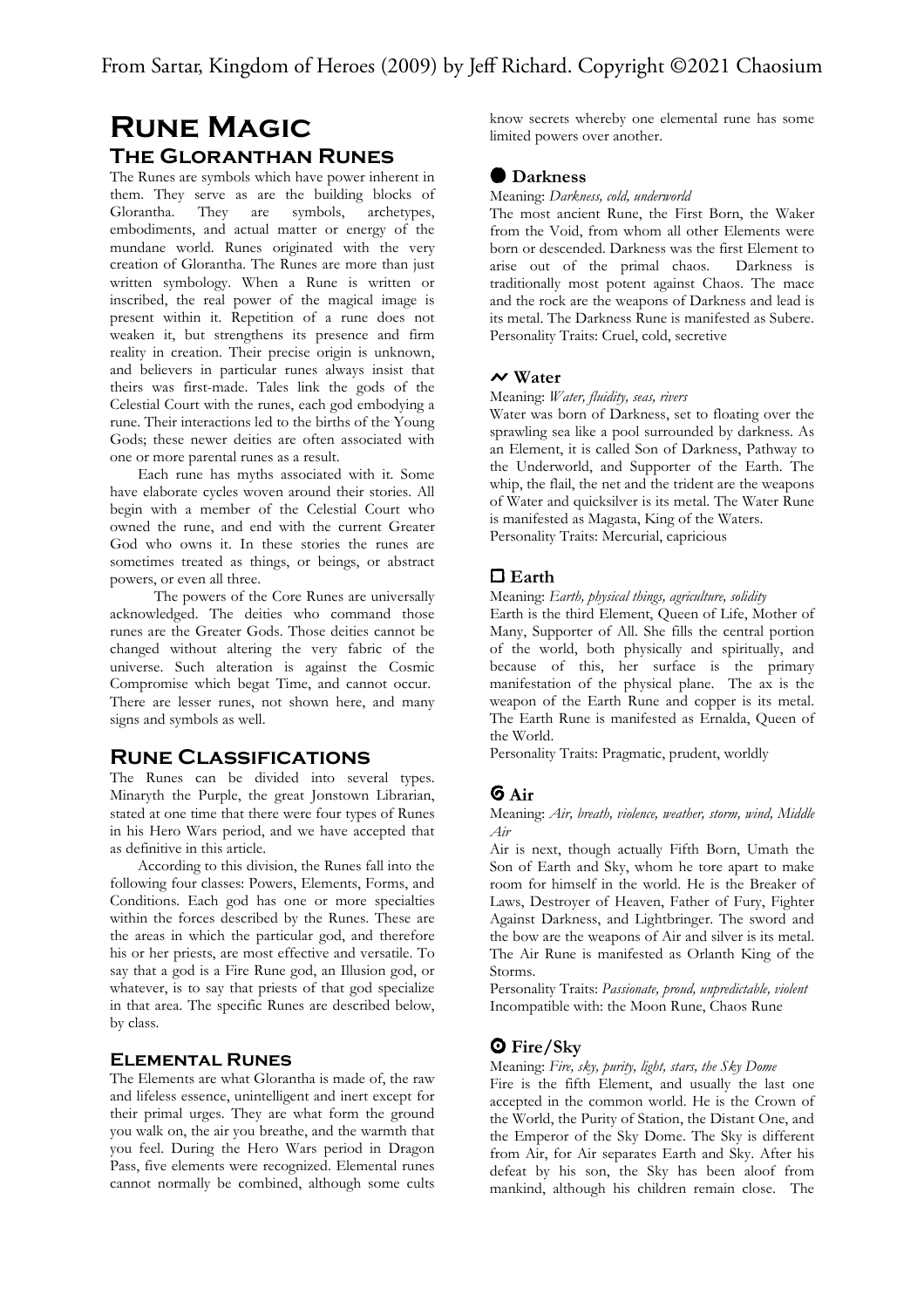spear is the weapon of Fire and gold is its metal. The Fire Rune is manifested as Yelm. Personality Traits: Loyal, honest, purity

### **Power Runes**

Said to symbolize the members of the Celestial Court, the Power Runes are unique in that they are formed in mutually antagonistic pairs. There are several other theories about the Power Runes besides this dualistic one, but we know that this theory was popular during the Hero Wars period. Some said that all of the "positive" attributes came first, while the later "negatives" were generated quickly during the War of the Gods. Some other philosophers claimed that there was a gradual step-building pattern among the deities, which follows the established Creative Devolution theories.

Regardless of the truth, it is important to remember that most people, including the magicians of the time, knew very little about these Powers except the rudest beginnings of their spiritual potential. Expressions and Experiences dealing with their inner natures are tasks for the greater deities, and not the races of men. Still, no one would deny that every person knows something of each of these Powers, and may tap them in varying degrees.

# **III** Harmony

Meaning: Unity, cooperation, healing

This Rune is said to represent the Divine Harp with which Order was separated from Chaos. It is quite ancient and revered throughout the world. She is the power of Healing and Community. She is now manifested as Chalana Arroy, the goddess of Healing.<br>Personality Traits: Forgiving, merciful, peaceful Personality Traits: Forgiving, merciful, peaceful Incompatible with: Disorder

# **I** Disorder

### Meaning: Disorder, trickery, trouble

Some say that Disorder is the First Born of the Powers, and so is the foundation of the universe. The symbol itself is of unknown origin. It is manifested as Eurmal the Trickster.

Personality Traits: Destructive, reckless, selfish Incompatible with: Harmony

# x Life

Meaning: Plenty, Giving, Love, Sex

This Rune symbolizes the Ancient Cup from which the whole world was poured at the dawn of creation. It is the symbol of growth and life. It is now manifested as Esrola the Uleria, sister of Great Ernalda.

Personality Traits: Generous, lustful Incompatible with: Death

# t Death

Meaning: Death, separation, conflict, endings Known to be the First Sword, the immortal and cursed weapon which Humakt used to bring death to the world. He is the unyielding fate of all living creatures, both mortal and divine. Death is a frightening but necessary agent of eternal change who can be used in a courageous and noble way to preserve the world. He is now manifested as Humakt, the god of Death.

Personality Traits: Relentless, ruthless, unemotional Incompatible with: Life

# c Stasis

Meaning: Immobility, Unchanging, Solidity

The various names for this Rune illustrate the ideas behind it. It is clearly connected with the art of alchemy and the dwarfs. They claim that this is the First Rune, for it provided the foundation from which everything else was created, or else provided the foundation of hard laws which were used to overcome the forces of Chaos. This rune is manifested as Mostal the god of the dwarfs.

Personality Traits: Stubborn, inflexible, exacting Incompatible with: Movement

# $\lambda$  Movement

Meaning: Mobility, Change, Conflict

This Rune denotes the ancient wheel of Larnste the Mover and is often called the Larnste Rune. As usual, there are claims for it to be the First Rune, for without it there would have been no growth from Chaos. Change introduced Conflict and Violence into the world, and it is considered to be the sire of Air. It is now manifested by Orlanth the Everchanging.

Personality Traits: adventurous, dynamic, impulsive, reckless Incompatible with: Stasis

# **Y** Truth

Meaning: Truth, knowledge, writing

 This is a Rune of the ancient, all-seeing sky gods, and is said to represent the torch that the grey ones used to escape from Chaos. Thus, its constancy and order set creation apart from random, unsettled Chaos, and so it is yet another candidate for the First Rune. It is now manifested as Lhankor Mhy, the god of Knowledge.

Personality Traits: Truthful, observant Incompatible with: Illusion

### : Illusion

Meaning: Falsehood, concealment, tricks

Eurmal, the Father of Lies, always claimed that this was the First Rune, for without it there would be none of us to think we ever were. He refused to explain further. This rune is manifested as Eurmal the Trickster.

Personality Traits: Deceitful, cowardly Incompatible with: Truth

### **Form Runes**

The Form Runes can be understood as the basic molds which were used by the greatest gods to populate the many niches of the physical plane. A god is often described as being of a particular Power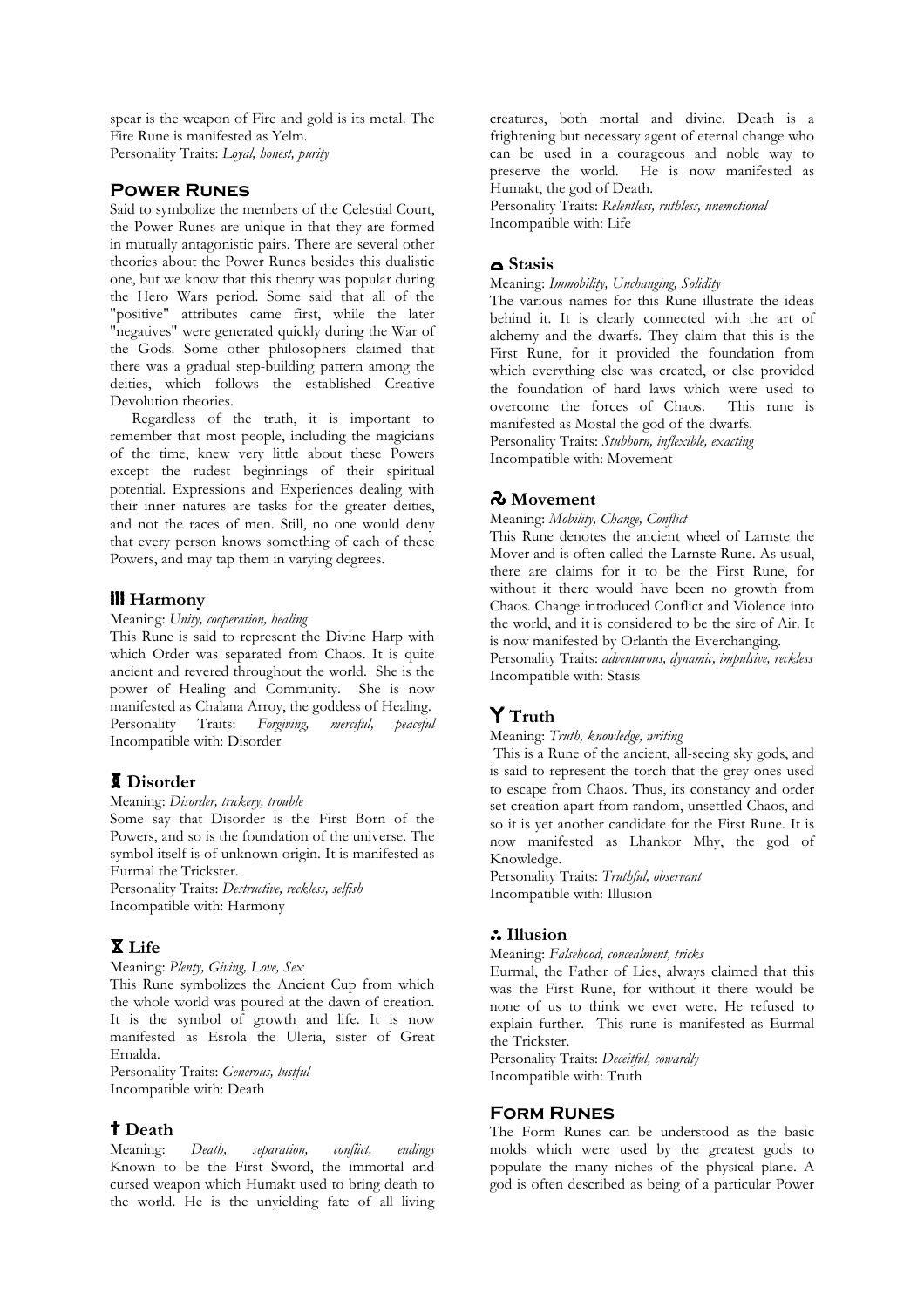or Element, and the Form determines how this force is expressed.

Everything has a Form Rune but they are rarely a source of magic powers other than the form itself. For example, all men have the Man Rune  $(*)$  but it simply means that they are men (and not gods, discorporate beings, animals, or plants).

The following Runes depict the most basic of their respective forms.

# 1 Plant

#### Meaning: Plant Life

This Rune is often named Flamal, who is known as the father of vegetation. During his lifetime, there was an intense period of vegetable growth and dominance upon the Surface World, called the Green Age. Thus, this Rune is the symbol of the first life upon Glorantha. Many deities have a connection with the Plant Rune, one being Aldrya, whose religion is a combination of Earth, Plant, and Life.

### $\nabla$  Beast

### Meaning: Animal Life

This Rune is also called the Dragon's Eye, and is supposed to represent the armor plate over a dragon's eye. Dragons are thought to be the progenitors of all beasts (at least those with four or more legs), though no one has had the nerve to ask a dragon about it. It is thought to have originally been a dragonewt Rune, and its complexity supports this belief, as does the fact that it is known almost nowhere else in the world except the Hykimi regions at the edge of the world. All beasts have the Beast rune – when a non-beast has this rune, it means that they can potentially take the form of a beast.

Note: Many animals are also associated with other runes. For example alynxes, sheep and bulls are all associated with the Air Rune, cows, geese, pigs and snakes are associated with the Earth Rune, horses and most birds are associated with the Fire/Sky Rune and so on.

# **Example of a sub-rune**

**T** Yinkin Rune

Meaning: Sensuality, alynxes

The Yinkin rune is a combination of Air and Beast, for Yinkin is the fecund beast-part of Orlanth. It can be considered a sub-rune of either Air or Beast. Although the rune is unknown amongst the non-Orlanthi, the Yinkin rune is common enough among the Orlanthi to be included here.

Personality Traits: Lustful, curious, loyal

### , Man Rune

Meaning: Mortal humanoids

This Rune represents the humanoid shape, and is common among all intelligent humanoid races. Some other races interpret it as "slave" or "food". It is said to represent Grandfather Mortal, about whom numerous folktales are told; he is also sometimes called simply the Old Man, Progenitor of Races. He fathered many races, built some more, and provided the form for others that were created during the Gods Age.

# **R** Spirit Rune

Meaning: Discorporate beings

This Rune describes the spirit aspect of the universe. Shamans are always tied to the Spirit Rune, since it is by dealing with the entities of this Form that they gain their power.

Note: People with this rune are predisposed towards spirit magic, even if they are from a theist or wizard culture.

# **V** Chaos Rune

Meaning: Entropy, evil, corruption

This Rune is descriptive of those who are descended from the forces of entropy. Such creatures are usually bound to some Form, since even Chaos must obey the Laws of Time, but it might be combined with any other Rune, even opposed Powers. Nothing is totally safe from the taint of Chaos. Wakboth the Devil manifests the Chaos Rune.

Note: The Chaos Rune is taboo amongst the Orlanthi and, if awakened during the adulthood initiation rites, will almost certain result in you being killed by your own clan.

### **Condition Runes**

There are three main Condition Runes and many minor Condition Runes. They often modify by showing which aspect of an Element, Power, or Form is served by a deity. The use of such Condition Runes usually masks the true identifying Runes of the deity or individual described, although it may also signify the independence of a hero or magician from religious ties.

# **W** Rune Mastery

Meaning: Leadership, authority, sovereignty

The all-purpose Rune, Mastery can be used as a symbol of Mastery of Men, Magic, or the Elements. As Master of Men, it describes a hero. As Master of Magic, it symbolizes any deity of cult of reasonable power. As Master of the Elements it denotes a sort of innate intelligence among the physical stuff of the world, or what we commonly know as the Elemental Demons. The exact origins of the Rune are lost, but it is connected with the Dead Gods whose gigantic crowns are still sometimes found among the abandoned peaks of the world. This Rune is manifested as Arachne Solara.

Personality Traits: Proud, just, authoritative

# R Magic

Meaning: Communication between worlds